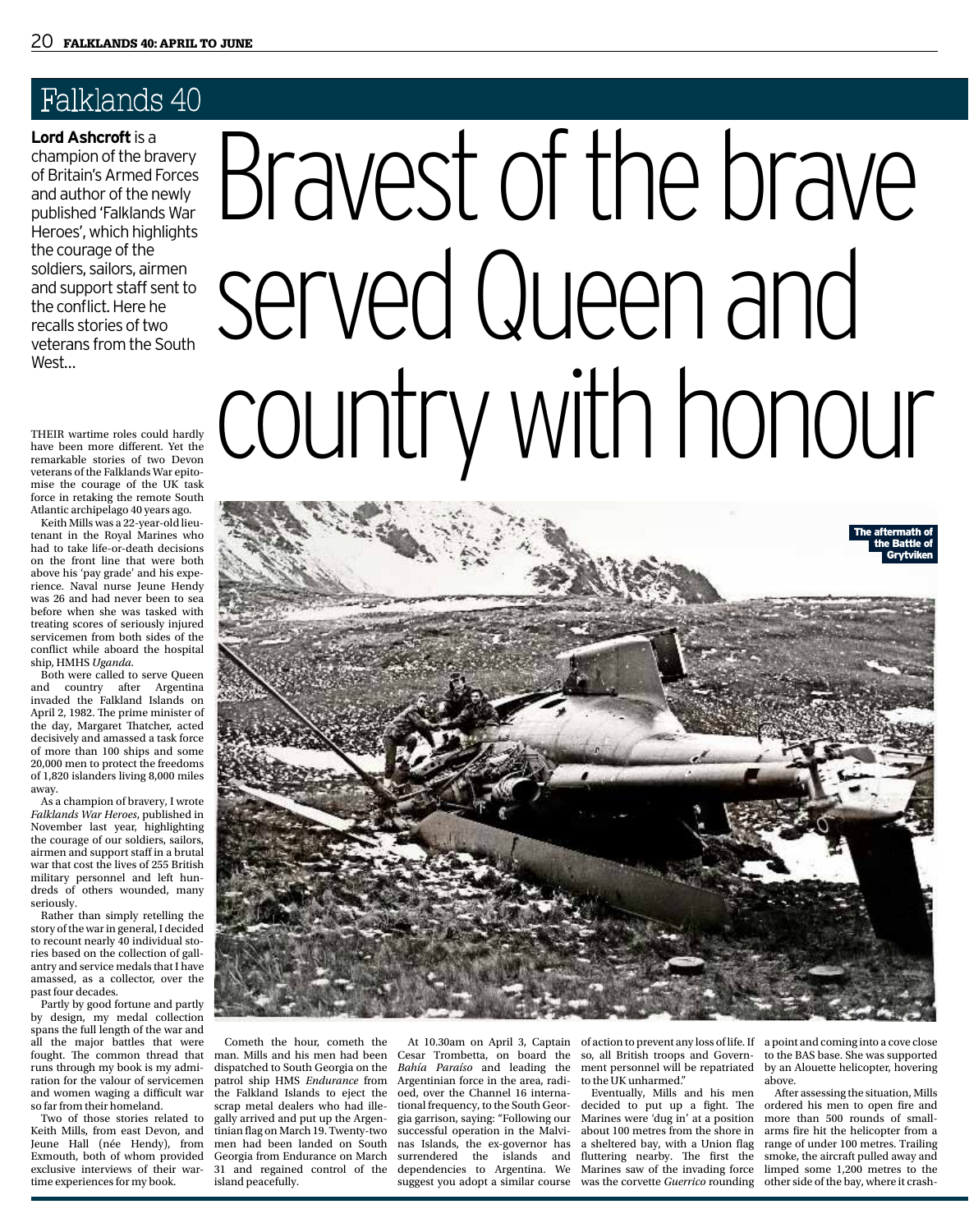



Above: Lt Keith Mills (standing, second left) and his small detachment of Marines shortly before the Battle of Grytviken on South Georgia. Right: Jeune **Hendy** serving on the hospital ship HMHS Uganda during the **Falklands** War

landed. Next on the scene was 500 metres from the British force. another helicopter, again an Alouette, but this aircraft was hit, too, and crashed.

Next, *Guerrico* began blasting away with her 40mm guns from her stern and with a 100mm gun from her bow.

Mills and his men expected her to remain out of their range, firing from a safe distance. Instead, *Guerrico* carried on until she was only

In his official report of the incident, of which I have obtained a copy, Mills later wrote: "I ordered my men to open fire. The corvette was committed to entering the bay and could not turn around. The first 84mm round fired at the ship landed approximately 10 metres short of its target. The round did not

**»** Turn to page 22

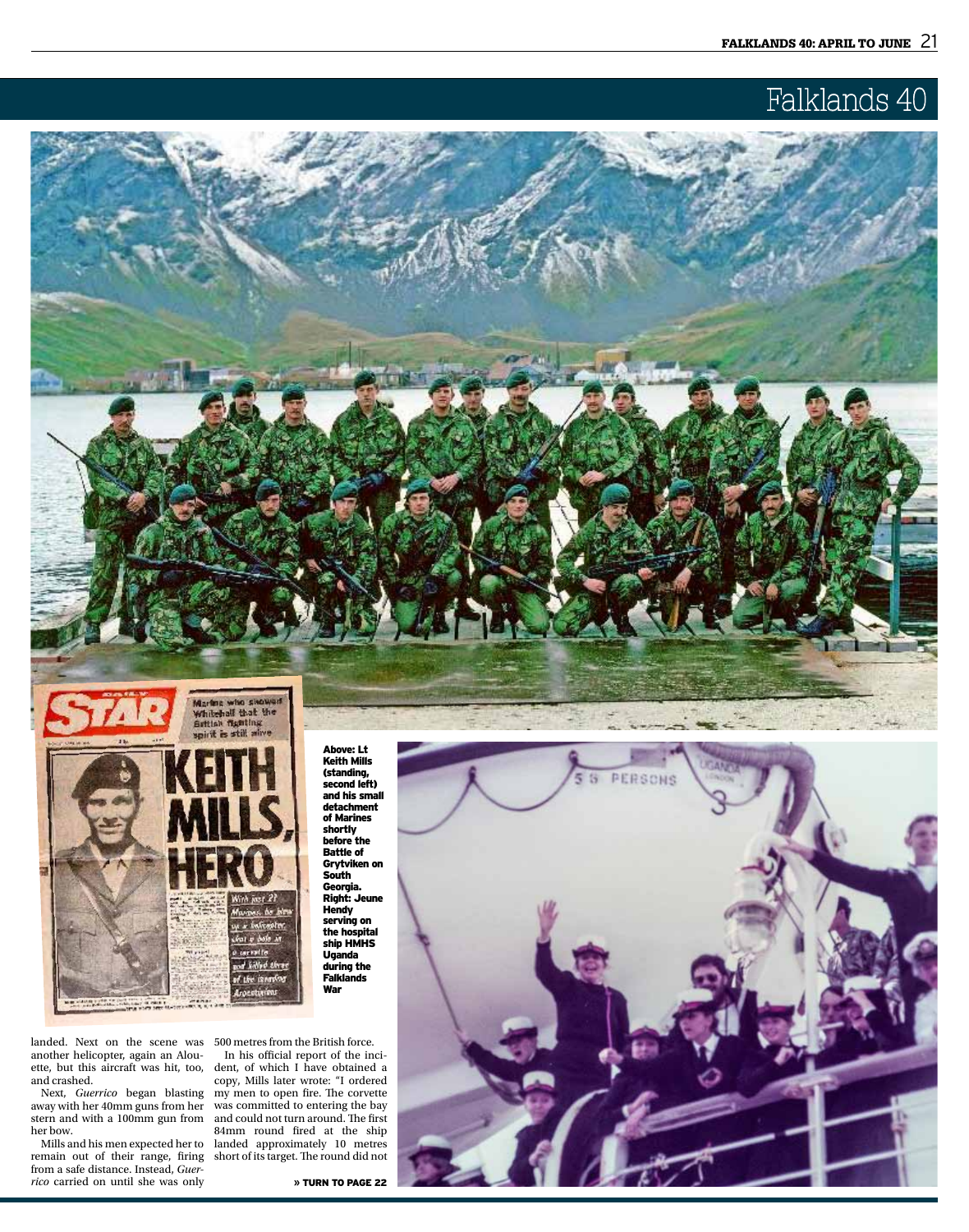# 'The bravery of men and women like these must never be forgotten'



#### **»** From page 21

detonate on impact with the water, but did detonate on impact with the ship below the water line. The ship was also hit by a 66mm round behind the front 100mm turret, and was engaged by heavy machine gun and rifle fire."

It is believed that for two hours the 22 Royal Marines faced an overall invasion force of some 300 enemy servicemen. The sole British casualty was a corporal shot twice in one arm. The number of enemy casualties is not known – but it is likely there was a total of around 20 casualties (dead and wounded).

Eventually, Mills was forced to surrender against overwhelming odds. He and his men were taken as prisoners of war and, after some time, allowed to return to Britain unharmed.

Mills was awarded the Distinguished Service Cross (DSC) on June 4, 1982, when his citation ended: "Lieutenant Mills' resolute leadership during this action reflected the finest traditions of the Corps." Mills left the Marines in the rank of captain on July 4, 1996. By that point, he and his wife, who were married in 1986, had two children.

After leaving the Armed Forces, Mills started a business developing and running care homes for the elderly in east Devon, where he continues to live. Now aged 62, he remains as managing director of Doveleigh Care Ltd, which has three award-winning care homes.

Jeune Hendy (her maiden name) was selfless and dedicated to her job when she became one of some



40 female nursing staff who courageously served in the HMHS *Uganda*, a floating hospital that was anchored in and around the Falkland Islands during the height of the war.

After some of the fiercest battles, up to 160 casualties a day – from both sides – were treated on the hospital ship, some suffering from horrendous injuries.

Hendy was a member of the Queen Alexandra's Royal Naval Nursing Service (QARNNS). After arriving in the 200-mile total exclusion zone, the Uganda received her first casualties on May 12.

By May 31, she had 132 casualties on board. Hendy said: "The first day was orderly chaos as we were all finding our feet. For example, an oxygen cylinder fell over because it hadn't been secured properly. We had a sterilising unit that was quickly nicknamed 'Vesuvius' because the damn thing was always blowing and not doing what it was supposed to do. One of the early casualties told me that, when they saw our ship arrive with its Red

psychologically. The men thought: 'If we can get on to that ship, we will be safe'.

"We saw so many men in terrible pain and in shock who arrived looking war-torn and not in good condition. The hardest thing for me was missing limbs or limbs that were so badly injured they had to be removed [amputated]. In some cases, we had to take their boot off, still with their foot in it, and throw it four hours off, day and night." over the side because there was

Cross flag, the wounded were lifted nowhere to store body parts. It was very distressing: you knew life for them would never be the same and that their careers in the military

seeing so many young, fit men with arm and said: 'I used to be handwere over. "Some of the burns were terrible, too. One man with terrible facial burns was crying and grabbed my some but now I'm never going to look normal again'.

"The work was relentless. We worked every day, four hours on,

As stated, on their busiest day,